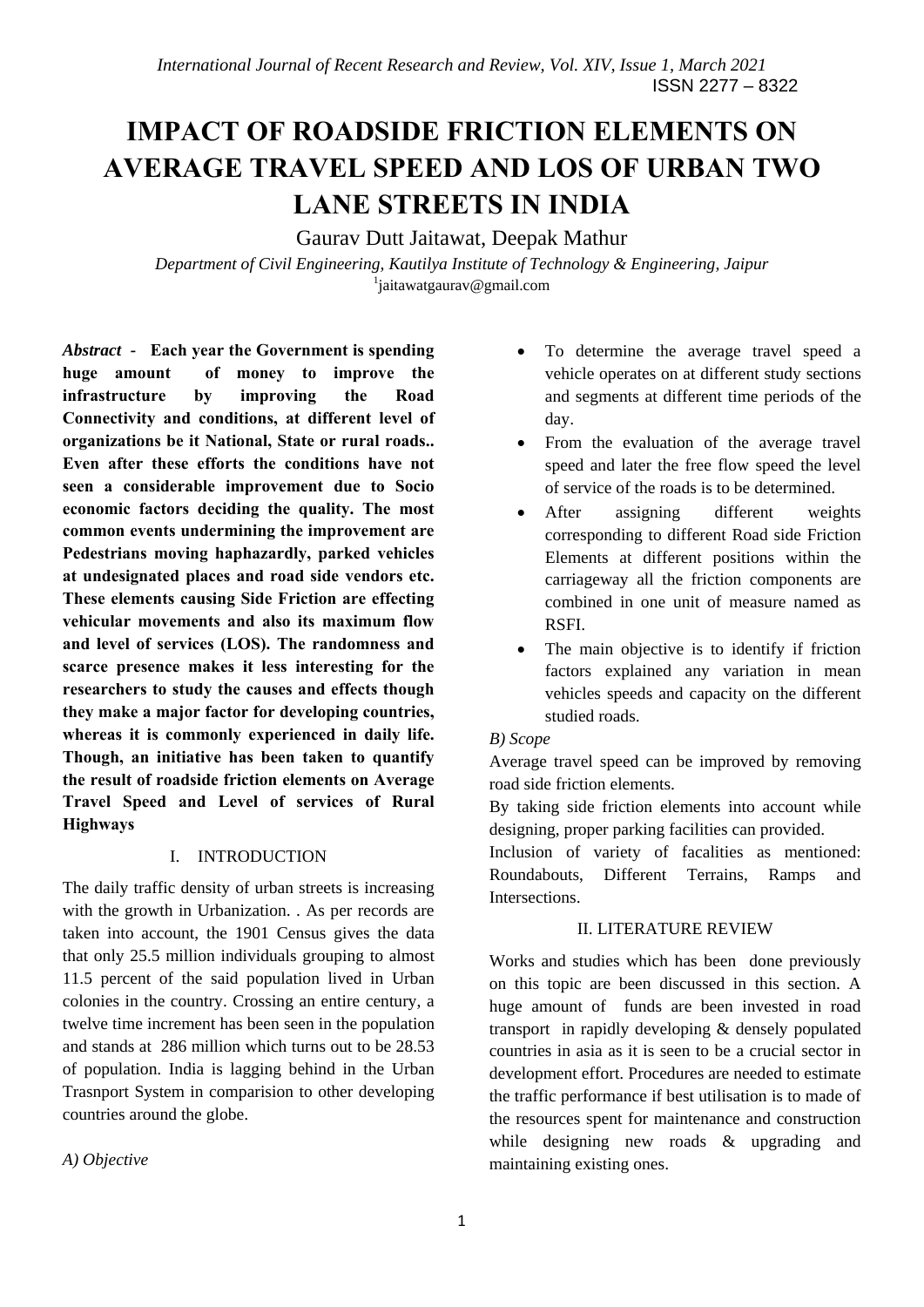Over the years for meeting the demands various tools are been developed internationally:

a)HCM(Highway capacity manual)-It originates regarding traffic engineering profession and various traffic performing measures like speed, delay etc as functions of traffic control features, geometric design and traffic interaction are predicted using this.

b)HDM(Highway design and maintenance models) this emanates from highway engineering profession. By comparing highway costs and road user costs for different treatment and pavements the selection of pavement management is primarily done by it.Free flow speed which normally excludes congestion effects is been predicted on the basis of these calculation.

 The Indonesian HCM (1993)[1] classifies side friction to high and low levels and considers side friction correction factors to be incorporated in the calculation of free flow, saturation flow and capacity.

Ahmed Munawar (2011)[2] studied comparative analysis between predicted speed by IHCM formula and actually observed speed .From this study it is concluded that, when side friction is high ,there is a significant difference between the speed predicted by IHCM and actual speed.

Sherin George, Sudipta Pal & Sudip Roy(2014) [3 & 4] had proposed interaction among fast moving vehicles, pedestrian, and non-motorized vehicles.

Karl L. Bang(1995) [5] selected two types of roads for data collection viz. urban roads and interurban roads. For urban roads side friction parameters are flow of pedestrians along the highway (ped/h), pedestrians across the highway (ped/h/km), vehicle stopping is differentiated according to whether stop was on the shoulder or the carriageway, parking or un-parking of vehicles (veh/h/km), vehicles entering or exiting road facilities. For interurban roads parameter are no. of pedestrians walking along and crossing the road (ped/h/km), no. of stopping and parking manoeuvre (veh/h/km), no. of vehicles entering and leaving road facilities, the flow of slow moving vehicles (veh/h).

Daisa and Peers( 1997) [6] observed that the average speed decreases around 13 Kmph with every 100 veh/km increase inm parking density.

Hidayati et al.(2012) [7] and Bansalet al.(2014) identified 'parked and stopped vehicles' as the most important side friction element on urban road causing the maximum impact on the regular traffic flow as compared to other factors like pedestrian movements, NMVs etc.

### III CALCULATION OF RSFI

Various friction elements will have different impact on through traffic based on their physical dimension and their position within the carriageway. Weight factors were calculated based on projected area of respective friction element and their distance from carriageway edge. Impact of Side Friction was considered as combined effect of physical dimension of friction element and their position on carriageway.

| S.<br>No.      | Friction<br>Element | Edge<br>Strip | Mid Strip | Crossing |
|----------------|---------------------|---------------|-----------|----------|
| 1              | Pedestrians         | 0.544         | 1.044     | 2.044    |
| $\overline{2}$ | Cars                | 1             | 1.5       | 2.5      |
| 3              | Two wheeler         | 0.63          | 1.13      | 2.13     |
| $\overline{4}$ | Truck               | 2.04          | 2.54      | 3.54     |
| 5              | Mini Bus            | 1.825         | 2.325     | 3.325    |
| 6              | <b>Full Bus</b>     | 2.745         | 3.245     | 4.245    |
| 7              | Cycle               | 0.575         | 1.075     | 2.075    |
| 8              | Auto<br>Rickshaw    | 0.785         | 1.285     | 2.285    |
| 9              | Carts               | 0.725         | 1.225     | 2.225    |

# **Table I**  Scaled Weight Factors Considering Cars at Edge Strip as Unit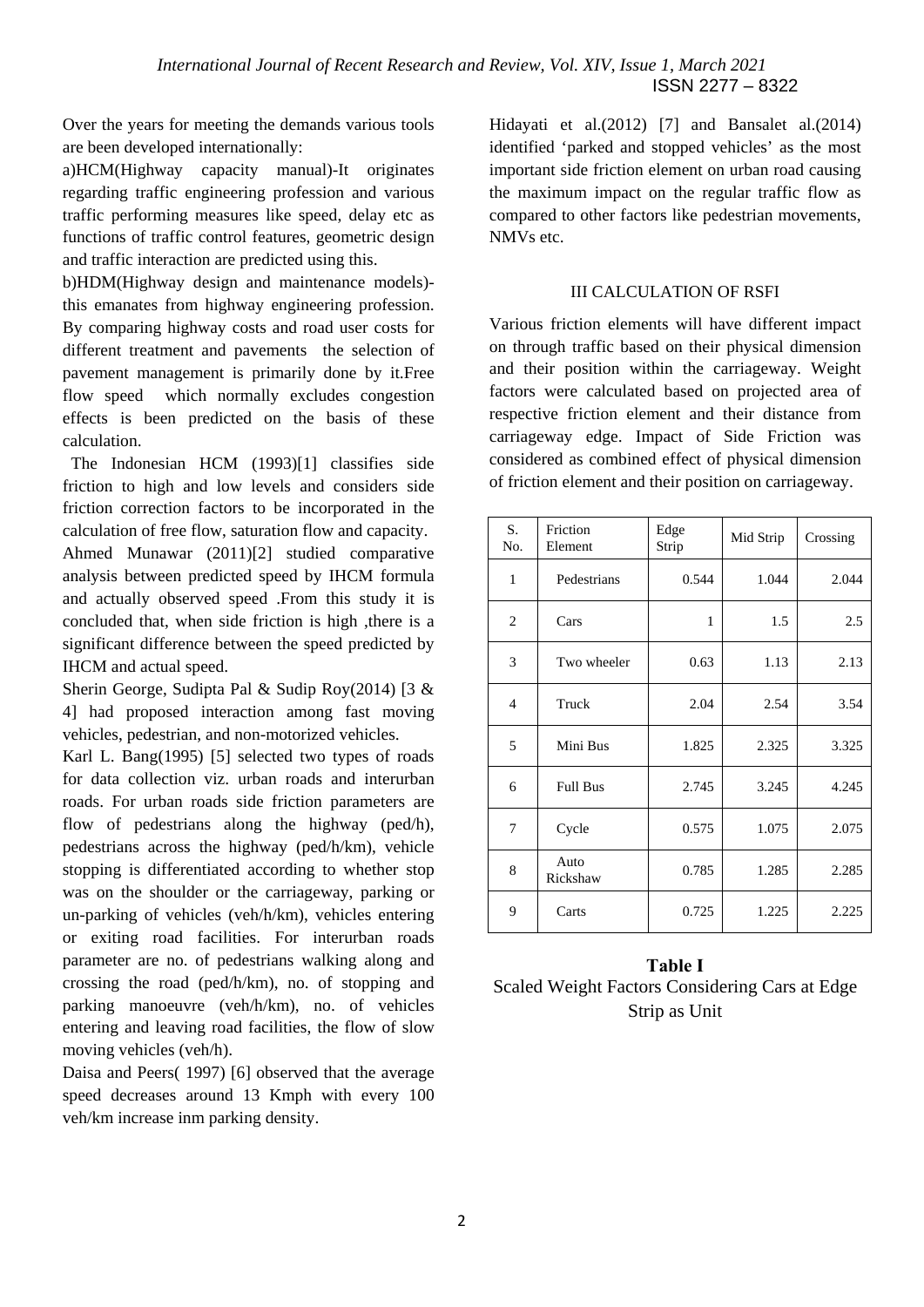*International Journal of Recent Research and Review, Vol. XIV, Issue 1, March 2021*  ISSN 2277 – 8322

| <b>Left Edge Strip</b> |             |      |                |                  |                  |                  |                  |                |                  |
|------------------------|-------------|------|----------------|------------------|------------------|------------------|------------------|----------------|------------------|
|                        | Pedestrians | cars | Two Wheelers   | Truck            | Mini Bus         | Full             | Cycle            | Auto           | Carts            |
|                        |             |      |                | <b>Bus</b>       |                  |                  | Rickshaw         |                |                  |
| W.F                    | 0.544       | 1    | 0.63           | 2.04             | 1.825            | 2.745            | 0.575            | 0.785          | 0.725            |
| No.                    | 14          | 52   | 7              | $\boldsymbol{0}$ | $\mathbf{0}$     | $\overline{0}$   | 8                | 12             | $\overline{2}$   |
| <b>RSFI</b>            | 7.616       | 52   | 4.41           | $\overline{0}$   | $\overline{0}$   | $\overline{0}$   | 4.6              | 9.42           | 2.57             |
|                        |             |      |                |                  |                  |                  |                  | Total          | 80.62            |
|                        |             |      |                |                  |                  |                  |                  |                |                  |
| <b>Mid Strip</b>       |             |      |                |                  |                  |                  |                  |                |                  |
| W.F                    | 1.044       | 1.5  | 1.13           | 2.54             | 2.325            | 3.245            | 1.075            | 1.285          | 1.225            |
| N.o                    | 8           | 6    | $\overline{2}$ | $\overline{2}$   | $\overline{2}$   | $\theta$         | $\boldsymbol{0}$ |                | $\boldsymbol{0}$ |
| <b>RSFI</b>            | 8.325       | 9    | 2.26           | 5.08             | 4.47             | $\overline{0}$   | $\overline{0}$   | 1.285          | $\overline{0}$   |
|                        |             |      |                |                  |                  |                  |                  | Total          | 30.45            |
|                        |             |      |                |                  |                  |                  |                  |                |                  |
| <b>Crossing</b>        |             |      |                |                  |                  |                  |                  |                |                  |
| W.F                    | 2.044       | 2.5  | 2.13           | 3.54             | 3.325            | 4.245            | 2.075            | 2.285          | 2.225            |
| N.o                    | 12          | 4    | 3              | $\boldsymbol{0}$ | $\boldsymbol{0}$ | $\boldsymbol{0}$ |                  | $\overline{2}$ | $\overline{0}$   |
| <b>RSFI</b>            | 24.528      | 10   | 6.39           | $\boldsymbol{0}$ | $\overline{0}$   | $\overline{0}$   | 2.075            | 4.57           | $\overline{0}$   |
|                        |             |      |                |                  |                  |                  |                  | Total          | 47.56            |

Table 2 Typical Calculation of RSFI

Total RSFI for: Segment 1/ Run No.1/ Peak Evening/ East Bound Direction:80.62 + 30.45 + 47.56 = 158.62 per 3.2 k.m and 3.8 m mid Section

**Road side friction index (RSFI) =**  $\sum$ **<b>niWi** where, niis the number of ith type friction elements in stretch and Wi is the Scaled Weight factorfor a particular type of element. So, for 1 k.m and 5m standard mid section : RSFI =  $[(158.62/3.2) \times (5/3.80)]=65.22$ 

#### TRAFFIC COMPOSITON THROUGOUT THE DAY



Fig 1 Mixed Traffic Composition for Site 1 Throughout the Day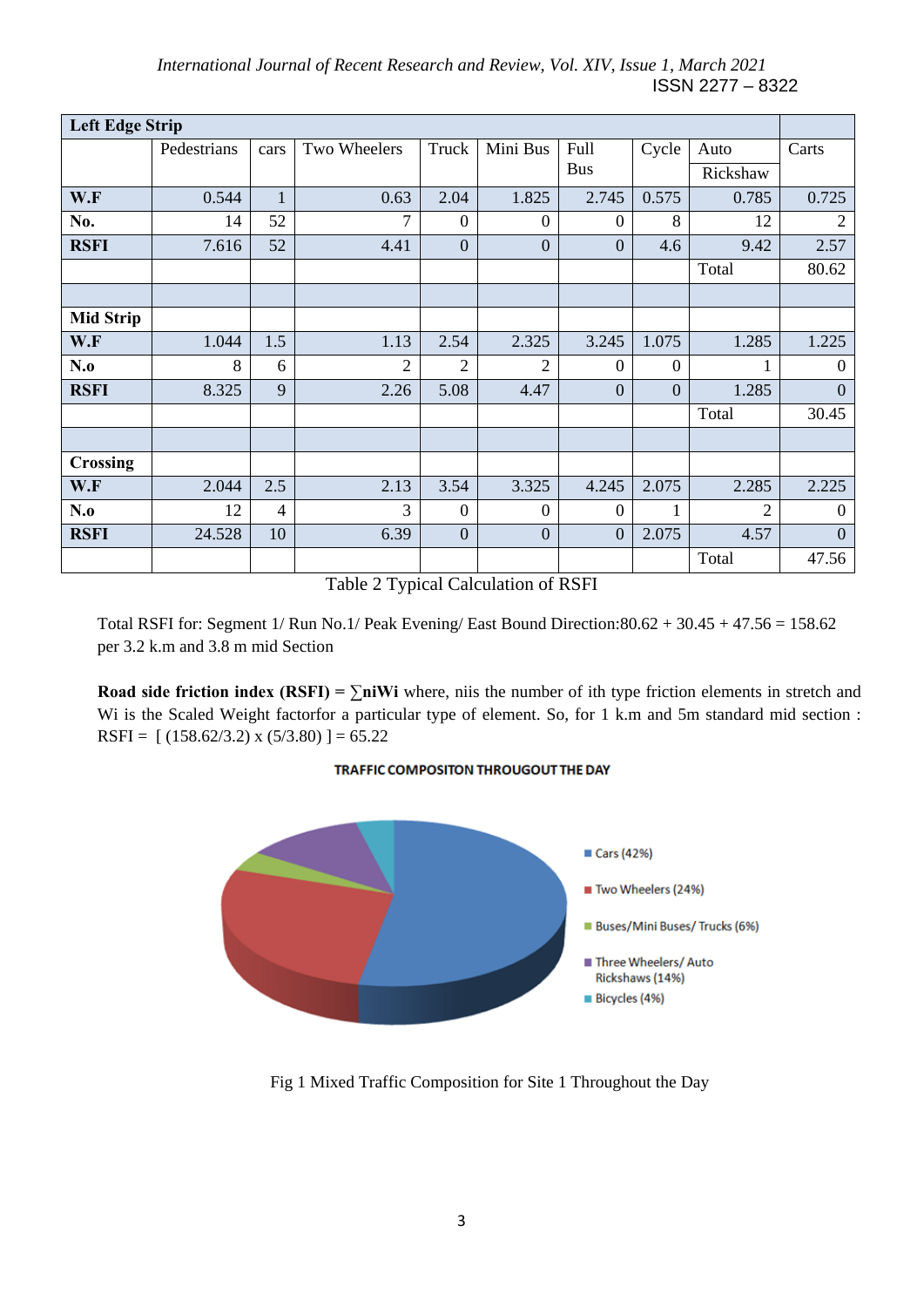*International Journal of Recent Research and Review, Vol. XIV, Issue 1, March 2021*  ISSN 2277 – 8322

| <b>Vehicle Category</b> | <b>Conversion Factor</b> |
|-------------------------|--------------------------|
| Car                     |                          |
| <b>Bus</b>              |                          |
| <b>LCV</b>              | 1.5                      |
| <b>Two wheeler</b>      | 0.5                      |
| <b>Three Wheeler</b>    |                          |
| Truck                   | 45                       |

Table 5.1 PCU Conversion Factors for Different Vehicle Categories



Fig 2 Mixed Traffic Composition for Site 2 Throughout the Day





Fig 3 Mixed Traffic Composition for Site 2 Throughout the Day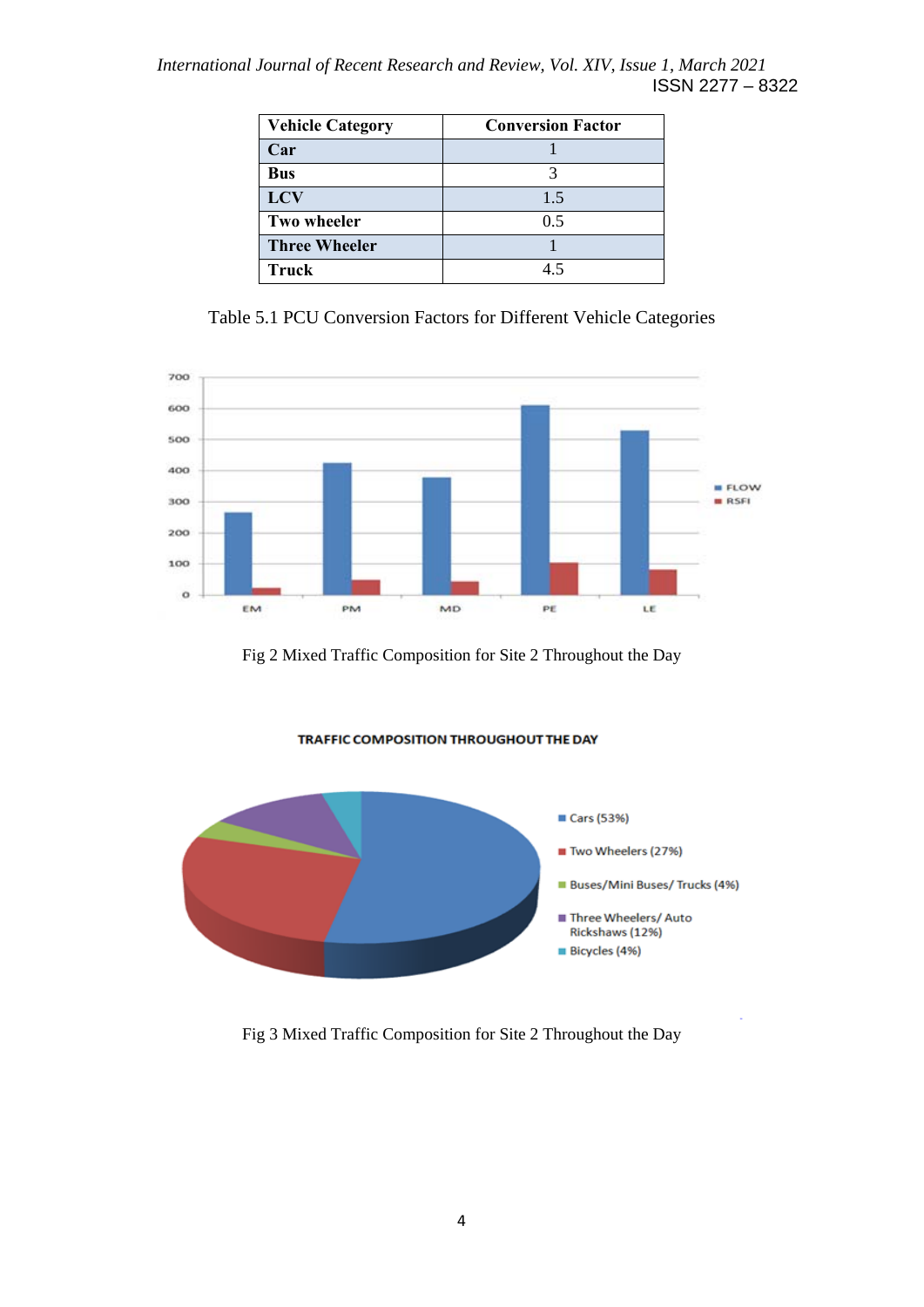

Fig. 4 Flow and RSFI Variation Throughout the Day



Fig. 6 Speed- Density Plot for Segment 1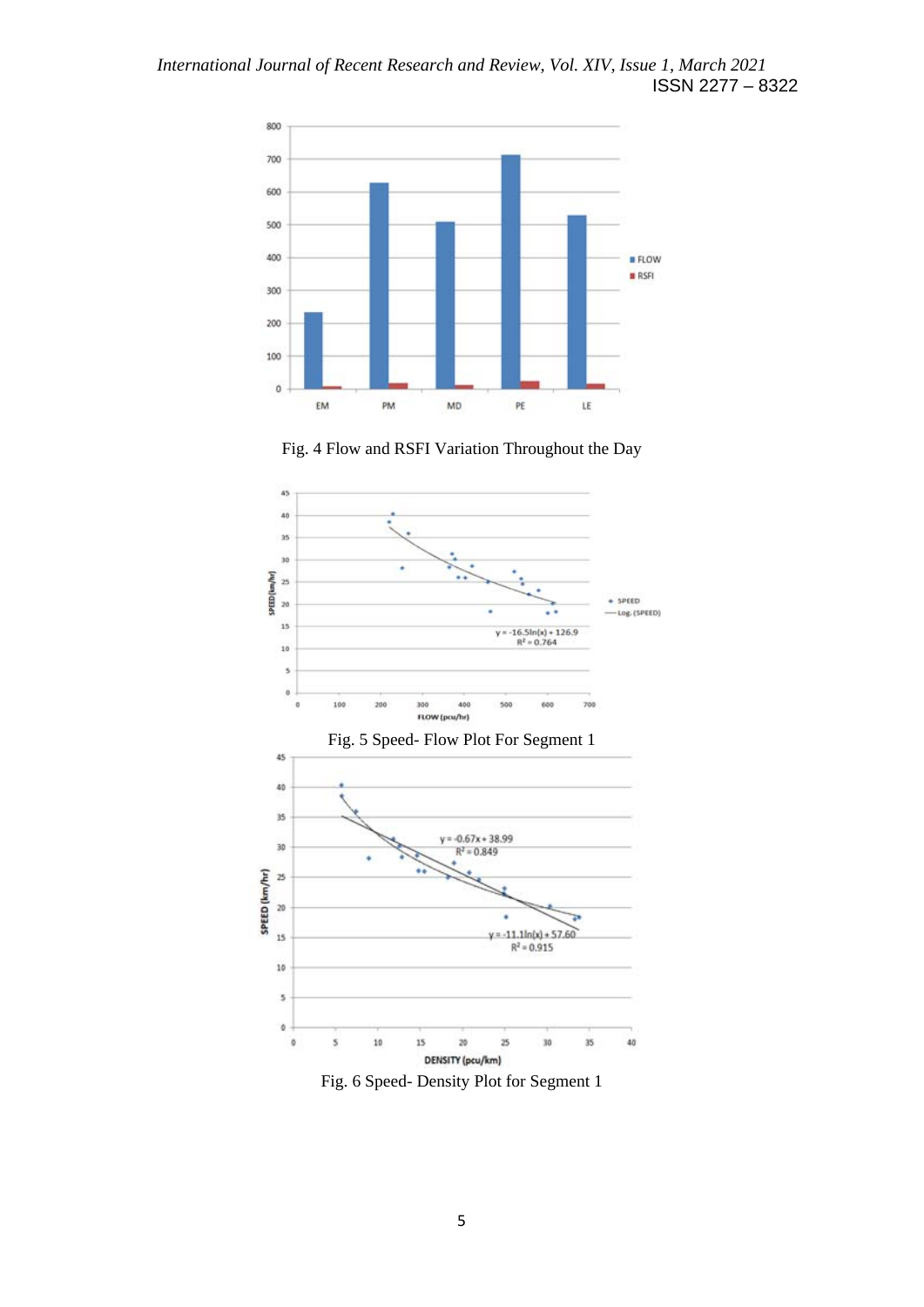

Time period RSFI Ranges | Speed Ranges (km/hr) EM 10-130 30-46 PM 20-240 18-36 MD 30-260 16-38 PE 70-350 Aug-36 LE 70-300 Oct-38

Table 3 Temporal Variations in Density and Speeds

| Time Period | <b>Density Ranges</b><br>(pcu/km) | Speed Ranges (km/hr) |  |
|-------------|-----------------------------------|----------------------|--|
| EM          | 4 to 10                           | 28 to 47             |  |
| PM          | 10 to 25                          | 17 to 34             |  |
| MD          | 10 to $35$                        | 17 to 38             |  |
| <b>PE</b>   | 20 to 100                         | 8 to 34              |  |
| LE          | 10 to $60$                        | 12 to 68             |  |

Table 4 Speed and Density Variations at Different RSFI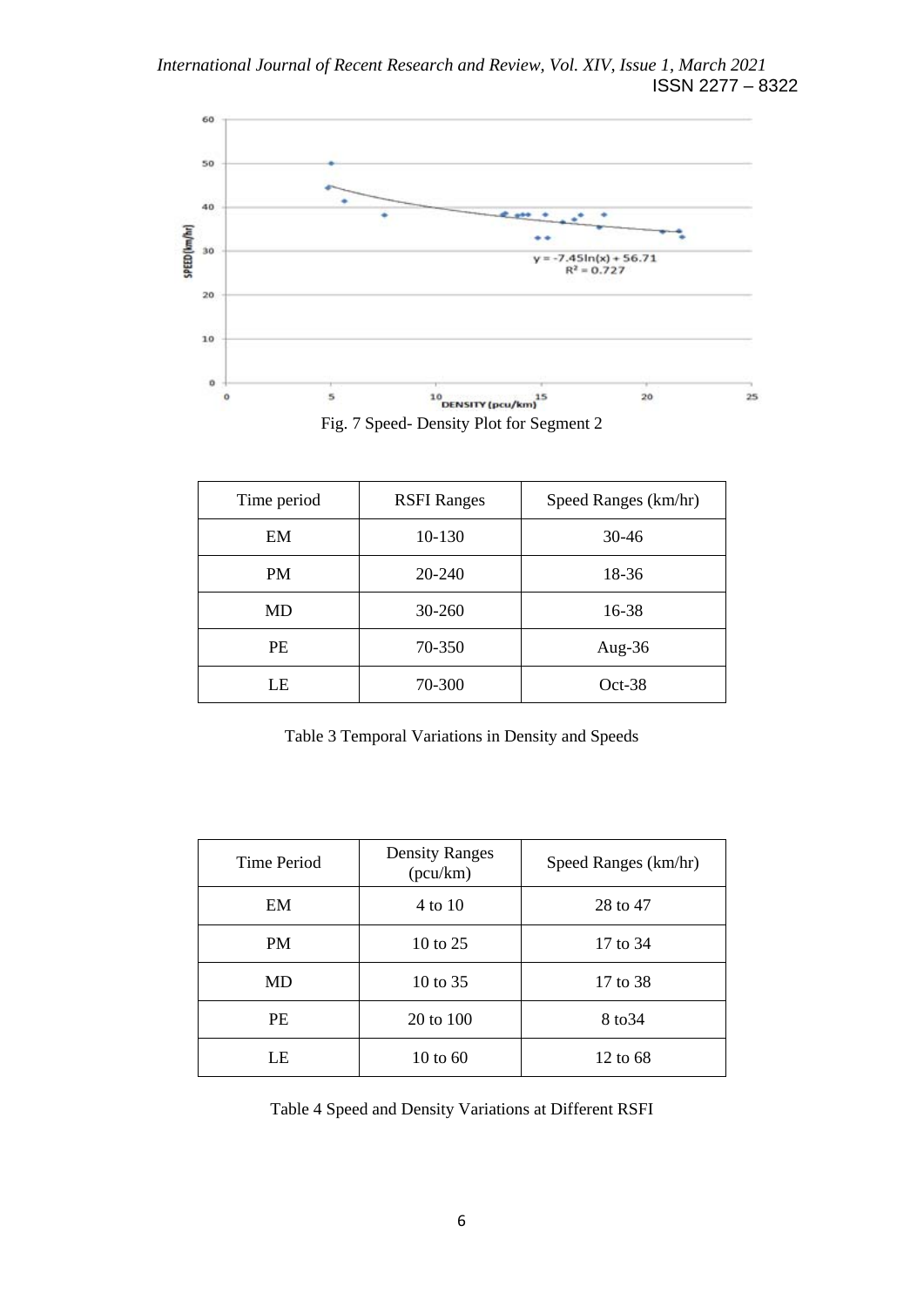| <b>Friction Level</b> | Range of Density<br>(pcu/km) | Range of Speed (km/hr) |  |
|-----------------------|------------------------------|------------------------|--|
| Low                   | $0 - 30$                     | $24 - 41$              |  |
| Medium                | $0-40$                       | 15-35                  |  |
| High                  | 10-100                       | Aug- $24$              |  |

Table 5 Speed and RSFI Ranges at Different Time Periods

|                                              |           | R square values           |                              |  |
|----------------------------------------------|-----------|---------------------------|------------------------------|--|
| Road Type                                    | Site      | Model with<br><b>RSFI</b> | Model without<br><b>RSFI</b> |  |
| $2 -$ lane                                   | Section 1 | 0.81                      | 0.127                        |  |
| $2$ -lane                                    | Section 2 | 0.913                     | 0.555                        |  |
| Both section 1 and<br>$2$ -lane<br>section 2 |           | 0.806                     | 0.329                        |  |

Table 6 R Square Values With and Without RSFI

| <b>Section</b>    | Avg Travel Speed (km/hr) |                  | Independent T-Test |             |  |
|-------------------|--------------------------|------------------|--------------------|-------------|--|
|                   | Low RSFI                 | <b>High RSFI</b> | Sig Level = $0.05$ | Impact      |  |
| Sec 1             | 38.268                   | 22.2927          |                    | Significant |  |
| Sec 2             | 26.86                    | 13.133           |                    | Significant |  |
| Sec $1 +$ Sec $2$ | 36.22                    | 14.44            |                    | Significant |  |

Table 7 T Test Results for Different Sites

## **CONCLUSIONS**

The quality of travel is largely impacted by the lesser known factors which are side friction causing elements which are not given as importance as they deserve. The effects and range of these side friction activities are such that it must be taken into account properly while calculating speed and capacity of road links in many developing countries such as India. It is also reinforced that impacts of such factors like Side friction on roads must be taken into account in

Payment management analysis as well as Geometric Design Analysis primarily in India.

It is proved that travel speeds in India are effected by the factor above mentioned for example in Jaipur City also, where study shows major effects like other general factors in Capacity Analysis. This gives us the conclusion to incorporate in Highway Capacity Studeis, variable in different suitable circumstances.0